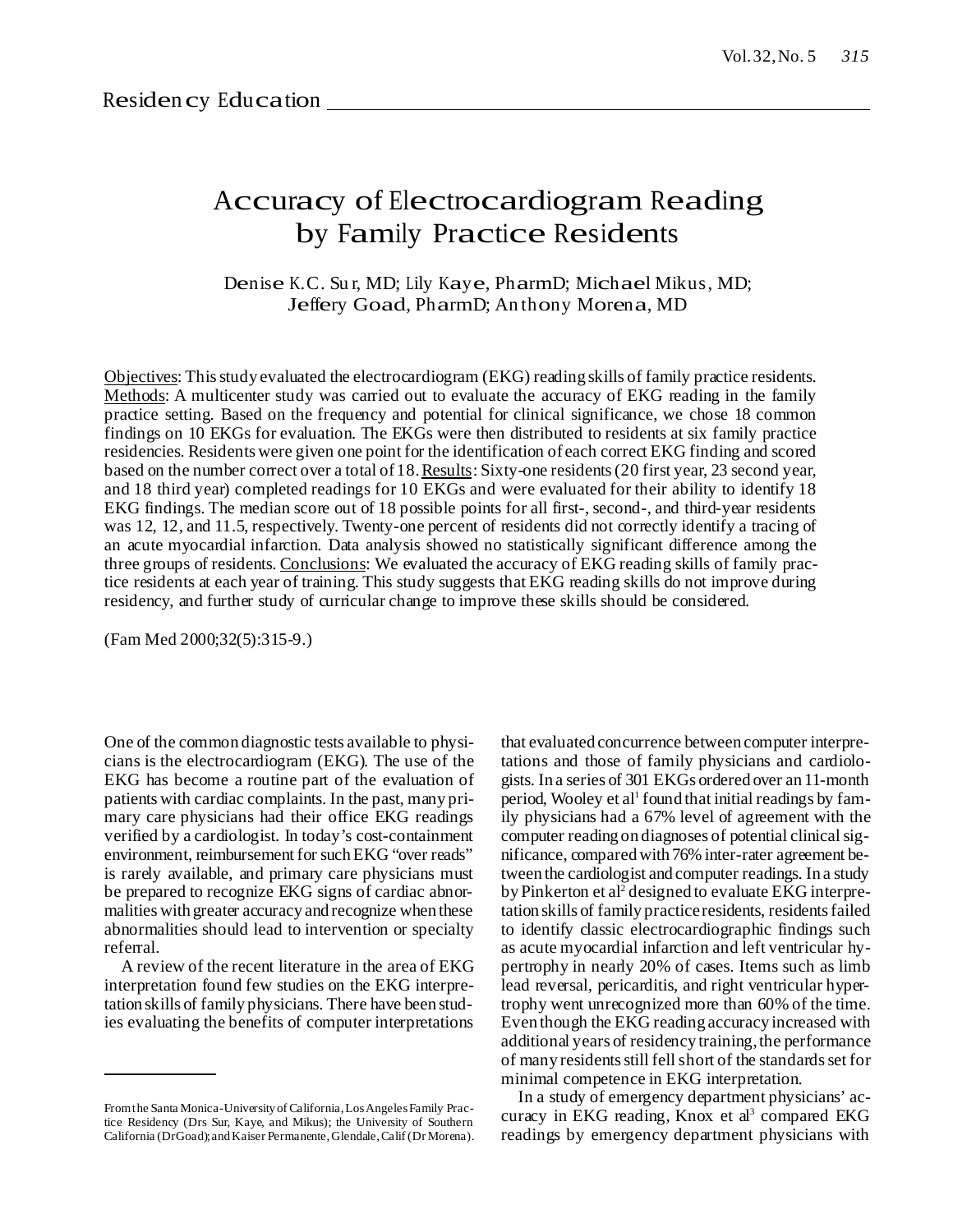those of staff cardiology quality-assurance reviewers. If readings were not in agreement, an expert cardiology panel, using ablindingmethodology, chose the superior interpretation. Of 1,000 EKGs, the reading for 190 (19%) were significantly discordant. The expert cardiology panel preferred the emergency department reading in 72 cases(38%) and the staff cardiology reading in 118 (62%).

In the study presented here, we compared the EKG reading skills of family practice residents to our gold standard ofinterpretation by two community cardiologists. The differences among resident years of training in six different residency training programs were examined.

## Methods

A multicenter study was carried out to evaluate the accuracy of EKG reading by family practice residents. The study was conducted over a 2-year period, during academic years 1997–1998 and 1998–1999. Subjects included family practice residents from six family practice residencies in two states. Five of six sites were located in the southern California area, and one was located in Texas. The participating family practice residencies included Santa Monica-University of California, Los Angeles (UCLA) Medical Center, Harbor-UCLA Medical Center, Ventura County Medical Center, Northridge Family Practice, Kaiser-Los Angeles Family Practice, and University of Texas Medical Branch in Galveston. The six programs were selected based solely on their interest in participating in the study. The cardiology curricular content of each residency program is shown inTable 1.

Initially we reviewed 100 EKGs performed at our university-owned community hospital and read by a single cardiologist. Based on the frequency and potential for clinical significance, we chose 18 EKGs that presented common findings and used themfor evaluation in this study. The EKGs selected were of three general categories: rate and rhythm, conduction abnormalities, andmorphology. Table 2 lists the 18 findings chosen.

We then had the 10 EKGs read by a second cardiologist to confirmagreement on the findingsto be assessed. Subsequently, the EKGs were distributed as a packet to residents at the six family practice residency programs.

Instructions were given when distributing the EKG packets to residents in all 3 years of training. The instructions stated that residents should interpret each EKG using any resource they typically used to read EKGs, except seeking the help of a colleague. The residents were not provided with clinical information and were asked to write their interpretations at the bottom of each EKG. The survey was anonymous, and residents' interpretations were identified only by the year of training and the family practice residency site.

#### Data

The Kruskal-Wallis one-wayANOVA by ranks was computed using SPSS version  $8.0^\circledast$  to look for differences in the median scores of all three groups of residents. This non-parametric test was chosen based on the skewed distribution of scores within each group of residents and the unequal number of participants for each group. An alpha value of .05 was chosen to indicate significance. The Bonferroni adjustment was used to evaluate differences among individual groups should a statistically significant difference be detected by the Kruskal-Wallis method. Other data were evaluated by using simple proportions and percentages to illustrate trends.

## Results

Sixty-one family practice residents (20 first year, 23 second year, and 18 third year) completed theEKG evaluations, and their scores were available for analysis. The percentage of first-, second-, and third-year residents participating in the study averaged across all six programs was 33%, 38% and 30%, respectively.

Table 2 shows the various EKG findings and the percentage of residents who correctly identified that finding. The median number of correct interpretations out of 18 possible correct readings for all first-, second-, and third-year residents were 12 (67%),12 (67%), and 11.5 (64%), respectively. Therewas no statistically significant difference in median scores among residents in each of the three cohorts  $(P=.49)$ . Overall, residents correctly identified all 18 findings approximately 67% of the time. A third-year resident generated the single lowest score (7/18), while one second-year resident scored the highest  $(17/18)$ .

The EKG finding most consistently identified correctly was normal sinus rhythm. All of the first- and third-year residents, and all but one of the second-year residents correctly identified this reading. The finding least often identified correctlywasthe right axis deviation. Fewer than 31% of the second- and third-year residents correctly identified this finding, although 65% of the first-year residents did correctly identify it. Only 79% of all residents were able to identify the acute myocardial infarction (MI) shown in Figure 1.

## Discussion

Our study demonstrated that residents fail to identify the correct EKG finding 33% of the time.Although this falls within the acceptable range of published values for expert inter-rater agreement of 60% to 70%, many family medicine educators and clinicians would agree that the scores could be improved. <sup>1</sup>An inter-rater agreement of 60% to 70% may or may not beasimportant, depending on the abnormalities presented. For example, few would argue that failure to identify an acute MI on the EKG has serious clinical repercussions.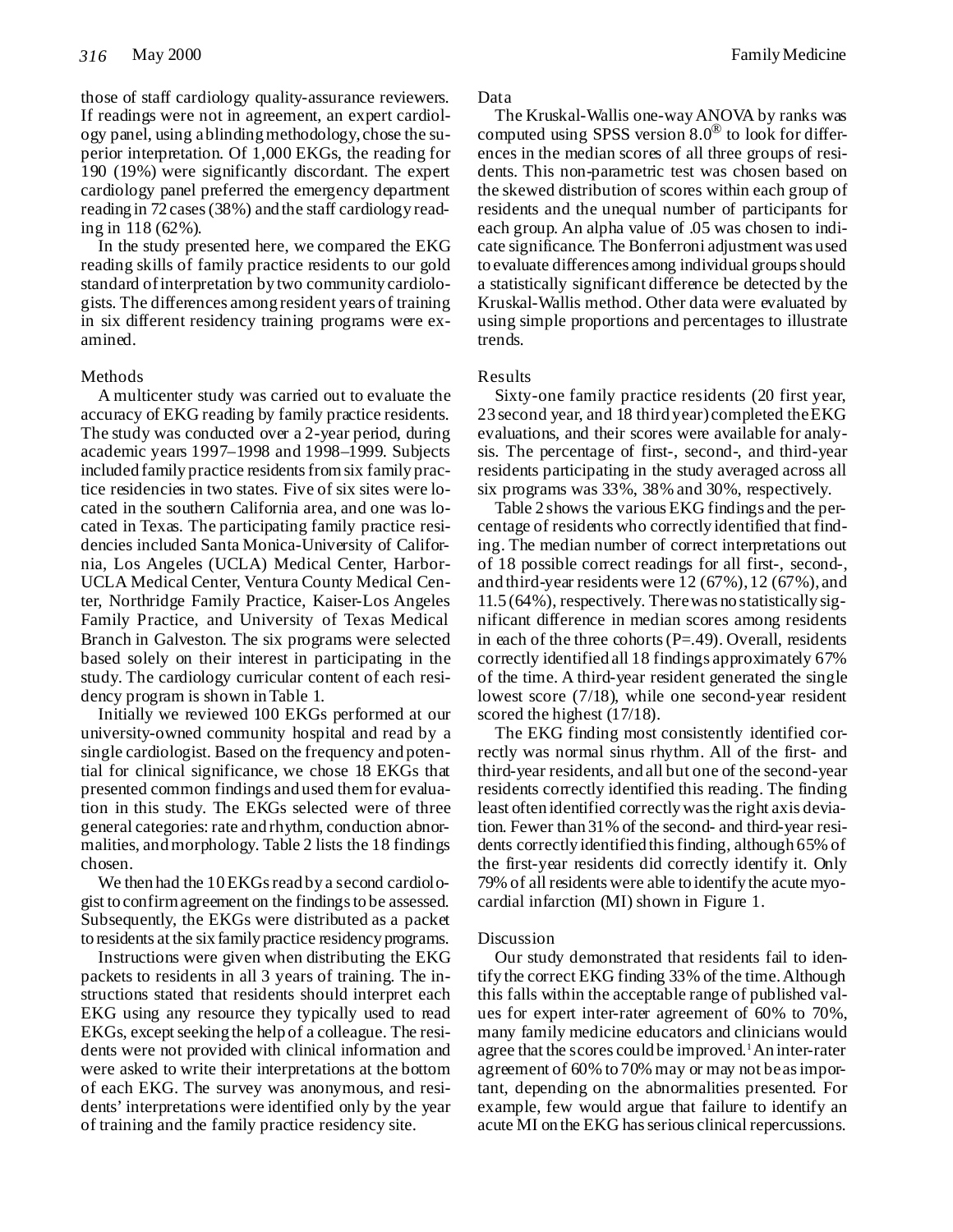# Table 1

## Cardiology Curricula of Residency Programs That Participated in the Study

|                                            | <b>ACLS</b> |                                                                                                                                                                                                                                                                                                                                                                                                                                                                                                                                                                                                                                                                                                                                                                                                                                                                 |
|--------------------------------------------|-------------|-----------------------------------------------------------------------------------------------------------------------------------------------------------------------------------------------------------------------------------------------------------------------------------------------------------------------------------------------------------------------------------------------------------------------------------------------------------------------------------------------------------------------------------------------------------------------------------------------------------------------------------------------------------------------------------------------------------------------------------------------------------------------------------------------------------------------------------------------------------------|
| Residency Program<br>Harbor-UCLA Family    | Required    | Cardiology Curriculum                                                                                                                                                                                                                                                                                                                                                                                                                                                                                                                                                                                                                                                                                                                                                                                                                                           |
| Practice Residency                         | No          | Cardiology is a 4-week rotation in the second year. A typical day during the rotation consists of EKG interpretation<br>sessions with an attending cardiologist, followed by consultation rounds and didactic sessions. The residents<br>work side by side with internal medicine residents assigned to the service and have identical responsibilities<br>that include the inpatient consultation service, a weekly cardiology clinic, EKG interpretations, and attendance<br>in cardiology teaching rounds. During the cardiology rotation, the residents may provide night coverage on the<br>family medicine service.                                                                                                                                                                                                                                       |
| Santa Monica-UCLA                          |             |                                                                                                                                                                                                                                                                                                                                                                                                                                                                                                                                                                                                                                                                                                                                                                                                                                                                 |
| Family Practice Residency                  | Yes         | In the second year, residents spend a full month on a dedicated cardiology rotation. They are assigned to a<br>cardiologist preceptor, whom they assist in the office with patient visits, in the catheterization lab, in the<br>echocardiography lab, and on inpatient rounds. The preceptor also provides didactic teaching, and recent journal<br>articles or current management principles are frequently discussed. The resident also attends monthly cardiology<br>clinic in the resident's continuity clinic, where residents' patients are evaluated by the preceptor and the family<br>practice resident on cardiology rotation. In addition to this rotation, residents receive teaching in cardiology<br>during their internal medicine rotation and at noon conferences, where cardiac topics are discussed frequently<br>(ie, EKG reading skills). |
| Kaiser Sunset Family<br>Practice Residency | Yes         | Residents get exposure to cardiology patients in the following settings: 1 month in the critical care unit as a                                                                                                                                                                                                                                                                                                                                                                                                                                                                                                                                                                                                                                                                                                                                                 |
|                                            |             | second-year resident, care of numerous cardiology cases on inpatient medicine in the 3 months as first-year<br>residents, 3 months as second-year residents, and 3 months as third-year residents. They can also do treadmills<br>as part of the 2-week clinical procedures rotation.                                                                                                                                                                                                                                                                                                                                                                                                                                                                                                                                                                           |
| Northridge Family                          |             |                                                                                                                                                                                                                                                                                                                                                                                                                                                                                                                                                                                                                                                                                                                                                                                                                                                                 |
| Practice Residency                         | Yes         | All residents care for inpatients with cardiac problems during their rotation on the adult inpatient family medicine<br>service. First- and second-year residents are the primary physicians responsible for the care of the patient admitted<br>with cardiologic problems. The resident requests necessary consultations from the cardiologist and specialists<br>and writes all orders during the admission. During their rotation on the inpatient service, residents have scheduled<br>formal cardiology rounds twice weekly, with informal sessions for patient management teaching and admissions<br>throughout each week. There are no non-family practice residents on the service.                                                                                                                                                                     |
| Ventura Family                             |             |                                                                                                                                                                                                                                                                                                                                                                                                                                                                                                                                                                                                                                                                                                                                                                                                                                                                 |
| Practice Residency                         | Yes         | Structured experience in cardiology occurs in both inpatient and outpatient settings. In the inpatient service,<br>residents will admit patients with cardiacconditions. Supervision is by the full-time board-certified cardiologist.<br>Cardiology experience is also available in the outpatient clinics as part of the half days in the 'outpatient specialty"<br>blocks. In these three block rotations, the resident will work with faculty one on one in a general cardiology<br>clinic, ischemic heart disease clinic, and in a treadmill clinic. Structured educational experience in cardiology is<br>estimated to be a minimum of 30 hours of outpatient training and a minimum of 1 hour per day during inpatient<br>block rotations or 170 total hours.                                                                                            |
| University of Texas                        |             |                                                                                                                                                                                                                                                                                                                                                                                                                                                                                                                                                                                                                                                                                                                                                                                                                                                                 |
| Medical Branch                             |             |                                                                                                                                                                                                                                                                                                                                                                                                                                                                                                                                                                                                                                                                                                                                                                                                                                                                 |
| Family Practice Residency                  | No          | Four-week rotation in cardiac intensive care unit in the first year and a 4-week rotation in "Heart Station" in the<br>second year. The first-year rotation is full time, with call about every fourth night. The Heart Station is 20 hours<br>spent reading EKGs and performing stress tests—the residents do 20–50 stress tests per month.                                                                                                                                                                                                                                                                                                                                                                                                                                                                                                                    |
| EKG—electrocardiogram                      |             |                                                                                                                                                                                                                                                                                                                                                                                                                                                                                                                                                                                                                                                                                                                                                                                                                                                                 |

ACLS—Advanced Cardiac Life Support

In our study, 21% of residents missed the acute MI shown on the EKG in Figure 1.

Our findings justify the need for family practice residency programs to evaluate the EKG reading skills of their residents, evaluate the curriculum currently being used in the residencies, and find effective strategies for teaching EKG interpretation. Our findings also raise a concern about EKG reading skills of family practice residency graduates who are currently practicing clinicians. Unless postgraduation learning has taken place, it is possible that many practicing physicians might also fail to identify key EKG abnormalities like MI.

#### Limitations

In considering the results of our study, some limitations need to be addressed.As pointed out in our methodology, no clinical scenarios were given with the EKG tracings. As a clinician, the patient presentation and history are a vital tool in diagnosis. It could be argued that EKG tracings alone are not sufficient to guide the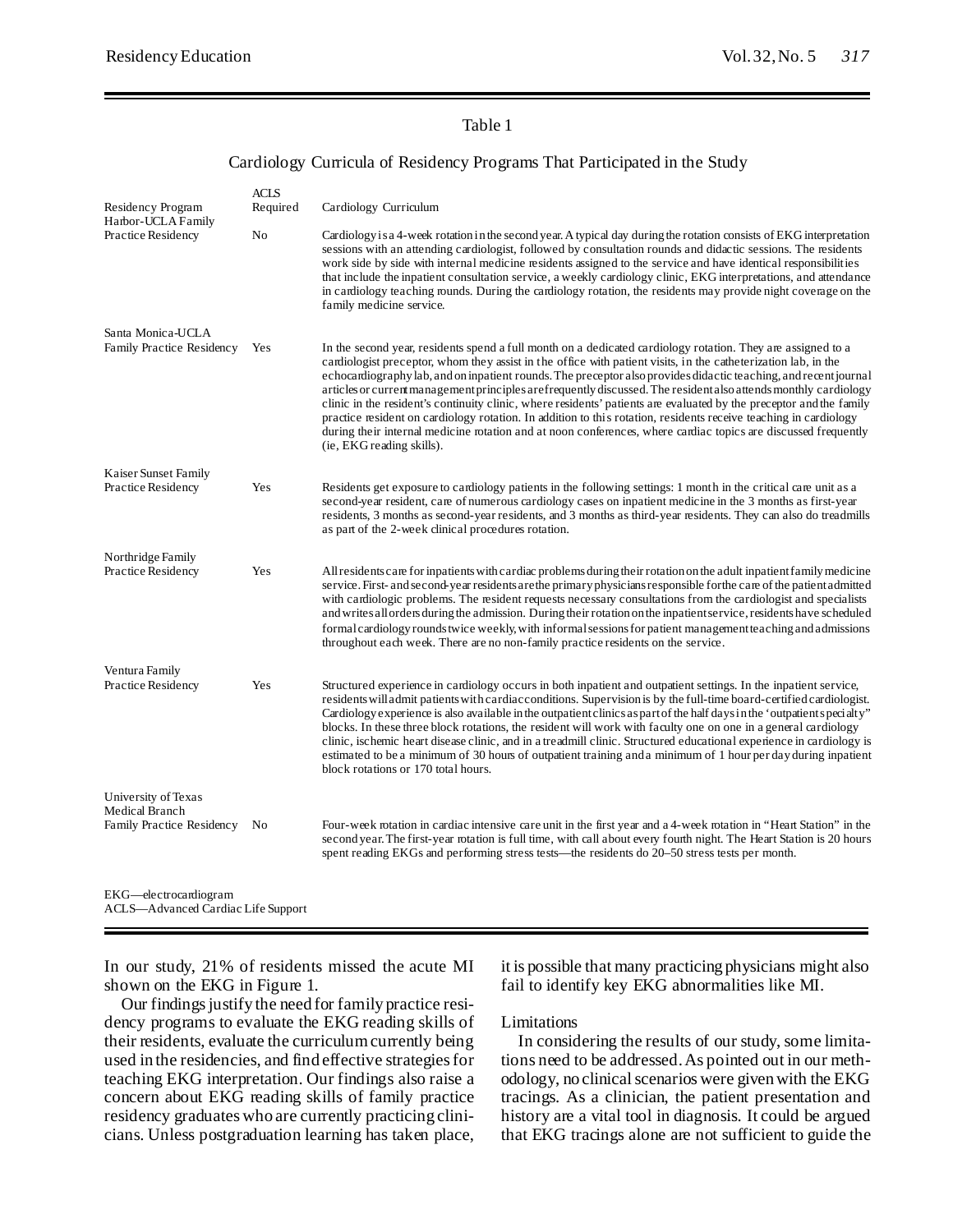physician. However, in the case of the acute MI, noting any ST segment changes on EKG is routine and does not require a clinical scenario.

A second limitation in our study was the large number of abnormal EKG findings. In a typical family practice office, normal sinus rhythm is the most common EKG finding encountered. Thus, the packet of EKGs presented to the residents was not a true reflection of what a physician would encounter in everyday practice.

Third, the response rate to ourEKG study was quite low. Only about one third of residents completed the survey. It is difficult for us to speculate about the characteristics of the residents who submitted their EKG reading interpretations in comparison with those who did not, though one might hypothesize that responding residents were those most interested and most confident in their EKG reading skills. If so, then the nonrespondents may have made even more errors. Clearly, therefore, the low resident response rate limits generalizability and may introduce selection bias. The small number of participants also limits the ability to detect statistically significant differences among residents in each of the 3 years of training.

# Table 2

# 18 EKG Tracings Evaluated in This Study

|                                          | % of Residents Who       |
|------------------------------------------|--------------------------|
| EKG Reading                              | Achieved Correct Reading |
| Rate and rhythm                          |                          |
| • Normal sinus rhythm (2)                | 77, 99                   |
| • Sinus tachycardia                      | 91                       |
| • Sinus bradycardia (2)                  | 83, 86                   |
| • Atrial flutter 2:1                     | 46                       |
| • Pacedrhythm                            | 46                       |
| • Atrial fibrillation: rate uncontrolled | 63                       |
| • Atrial fibrillation: rate controlled   | 58                       |
| Blocks and bundles                       |                          |
| • Right bundle branch block (2)          | 80, 74                   |
| • First-degree AV block                  | 83                       |
| • Left bundle branch block               | 44                       |
| Morphology                               |                          |
| • Left ventricular hypertrophy           | 67                       |
| • Old myocardial infarction (MI)         | 52                       |
| • Acute MI: inferolateral ST elevation   | 79                       |
| • Right axis deviation                   | 41                       |
|                                          |                          |

EKG—electrocardiogram AV—atrioventricular



# Electrocardiogram Demonstrating Acute Intero-lateral Myocardial Infarction\*



The myocardial infarction was correctly identified by 79% of residents in the study.